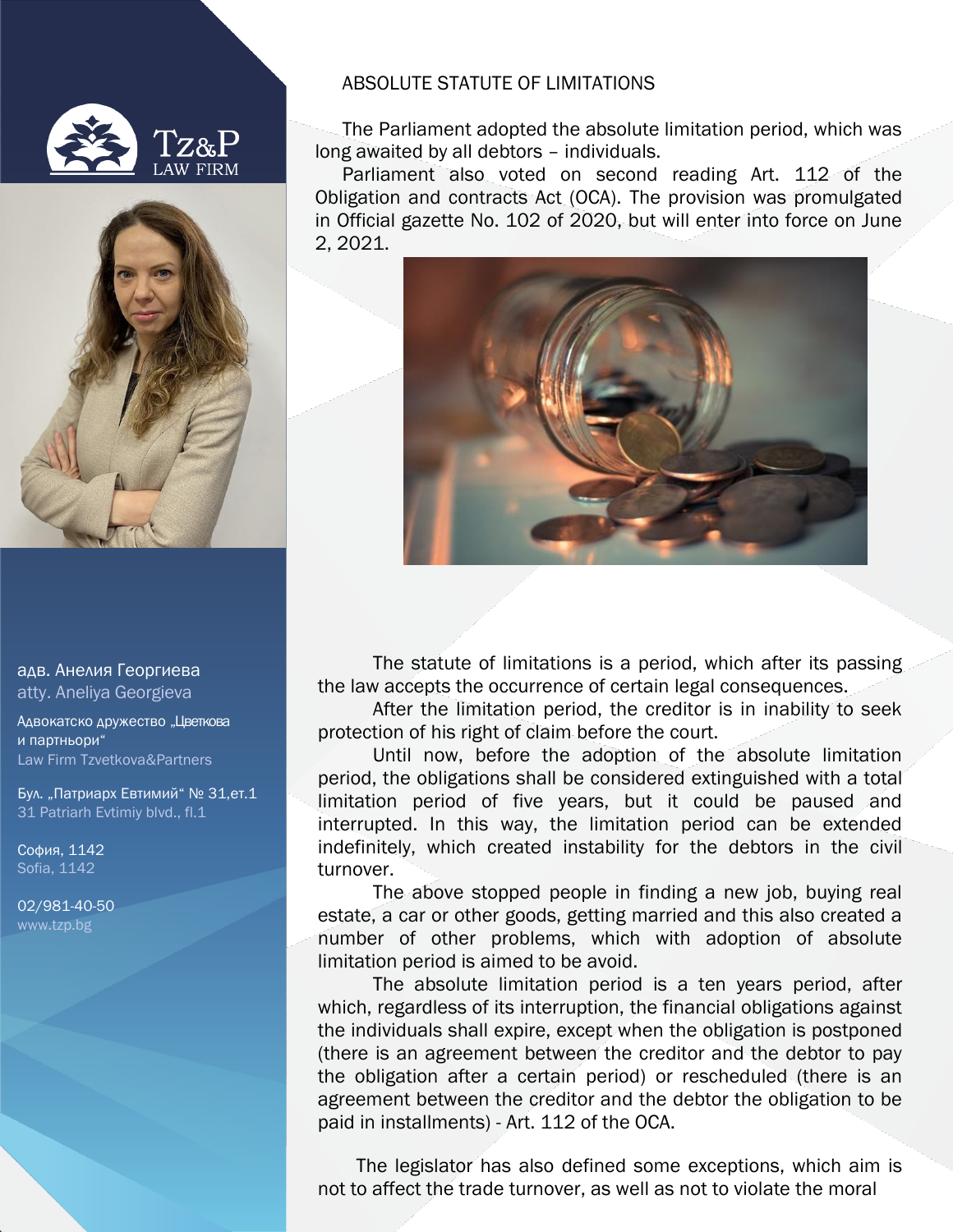and the principles of morality.

The exceptions are regarding financial obligations:

1. from the commercial activity of sole traders or of individuals shareholders in a company under art. 357 of the OCA

2. for delicts;

3. for unjust enrichment;

4. for maintenance obligations;

5. for labor remuneration;

6. for benefits under the Labor Code;

7. with regard to a privatization transaction;

8. with regard to property, restituted by the order of a normative act.

Also, the legislator has explicitly stated that the postulates of Art. 115 and Art. 118 of the OCA are valid for the new ten-year statute of limitations.

Тhe limitation period does not run:

(a) between children and parents while the parents are exercising parental rights;

(b) between guardians or trustees and their guardians or trustees for the duration of the guardianship or trusteeship;

c) between spouses;

d) for the receivables of persons, whose property by law or by order of the court is under management, against the manager during the management;

(e) claims for compensation of companies against their managers while they are in office;

f) for the claims of minors and persons placed under guardianship for the period during which they have not appointed a legal representative or guardian, and 6 months after the appointment of such or after the termination of the incapacity;

(g) while the claim is pending.

If the limitation period expires at a time when the creditor or the debtor is militarily mobilized, the claim may be filed until the expiration of 6 months from their demobilization.

If the debtor pays the obligation after the expiration of the statute of limitations, he has no right to claim back the payment, even though at the time of payment he/she did not know that the statute of limitations had expired (Article 118 of the OCA).

As mentioned above, the Article enters into force on 02.06.2021 and for the at the moment existing cases, §2 from the transitional and final provisions of the OCA, has been adopted, which provision regulates three different hypotheses: